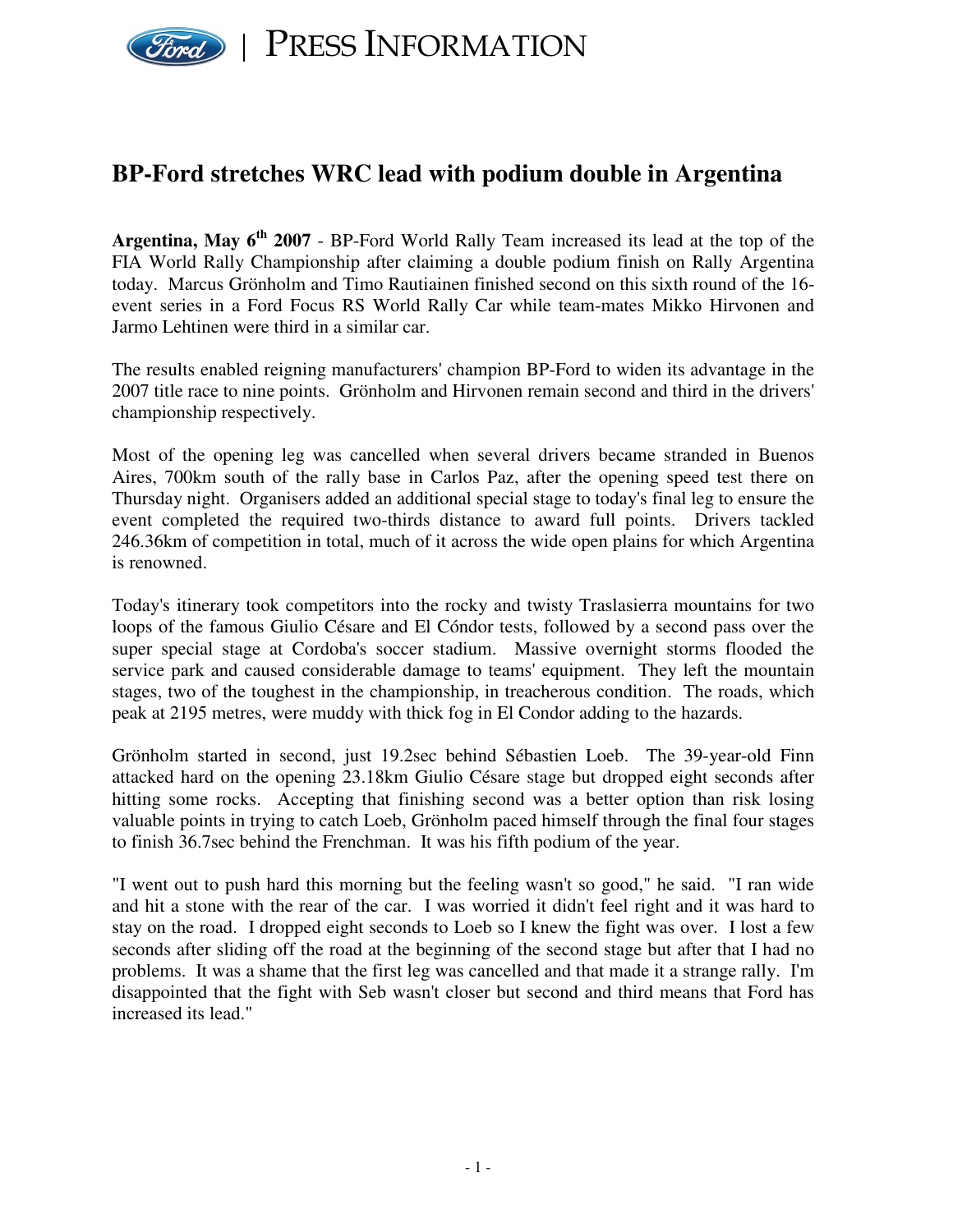

PRESS INFORMATION

Hirvonen restarted in third, with no opportunity of catching anyone ahead or of being caught from behind. The 26-year-old Finn eased through the day to secure his fourth podium of the season, 2min 15.2sec behind Loeb.

"There was so much fog this morning that there were sections where visibility was down to 20 metres," he said. "They were really tricky stages but that is the nature of this rally. Quite often here there is bad weather and fog to deal with. The car has been perfect but I'm a little disappointed with the weekend, although I can't complain about six points and a podium. Maybe my lack of experience of these roads was the telling factor because when the stages were repeated I was much quicker."

BP-Ford team director Malcolm Wilson was delighted with a strong team result. "Marcus and Loeb were on a different rally to anyone else in terms of pace and it seems Marcus is the only driver who can take the challenge to Seb. We increased our championship lead over Citroen and were helped by the Focus RS cars of the Stobart VK M-Sport Ford team who took points from our rival," he said.

Jost Capito, director of Ford TeamRS, said: "Four Ford Focus RS cars finished in the top five positions which emphasises the competitiveness and reliability of the Focus. Both championships remain close and we must continue to work as hard as possible to try to put Marcus back on top of the drivers' standings."

| <b>Final positions</b>                   |                   |                                 |                        |
|------------------------------------------|-------------------|---------------------------------|------------------------|
| 1. S Loeb/D Elena                        | F                 | Citroen C <sub>4</sub>          | $2hr$ 52 $min$ 03.8sec |
| 2. M Grönholm/T Rautiainen<br><b>FIN</b> |                   | <b>Ford Focus RS</b>            | 2hr52min 40.5sec       |
| 3. M Hirvonen/J Lehtinen                 | <b>FIN</b>        | <b>Ford Focus RS</b>            | 2hr54min 19.0sec       |
| 4. J-M Latvala/M Anttila                 | <b>FIN</b>        | <b>Ford Focus RS</b>            | 2hr55min 46.8sec       |
| 5. H Solberg/C Menkerud                  | N                 | <b>Ford Focus RS</b>            | 2hr56min 13.9sec       |
| 6. D Sordo/M Marti                       | E                 | Citroen C <sub>4</sub>          | $2hr$ 56 $min$ 27.4sec |
| 7. C Atkinson/S Prévot                   | <b>AUS</b>        | Subaru Impreza                  | $2hr$ 56 $min$ 47.2sec |
| 8. M Stohl/I Minor                       | A                 | Citroen Xsara                   | $2hr$ 57 $min$ 24.0sec |
| 9. F Villagra/D Curletto                 | <b>ARG</b>        | Mitsubishi Lancer               | 3hr 08min 53.7sec      |
| 10 T Arai/T Sircombe                     | J                 | Subaru Impreza                  | 3hr 09min 03.0sec      |
| Drivers                                  |                   | Manufacturers                   |                        |
| 1. S Loeb                                | 48pts             | 1. BP-Ford                      | 81pts                  |
| 2. M Grönholm                            | 45 <sub>pts</sub> | 2. Citroen Total                | 72pts                  |
| 3. M Hirvonen                            | 36pts             | 3. Stobart VK M-Sport Ford30pts |                        |
| 4. D Sordo                               | 22pts             | 4. Subaru                       | 29pts                  |
| 5. P Solberg                             | 16pts             | 5. OMV Kronos Citroen<br>22pts  |                        |
| 6. H Solberg                             | 15pts             |                                 |                        |

- 2 -